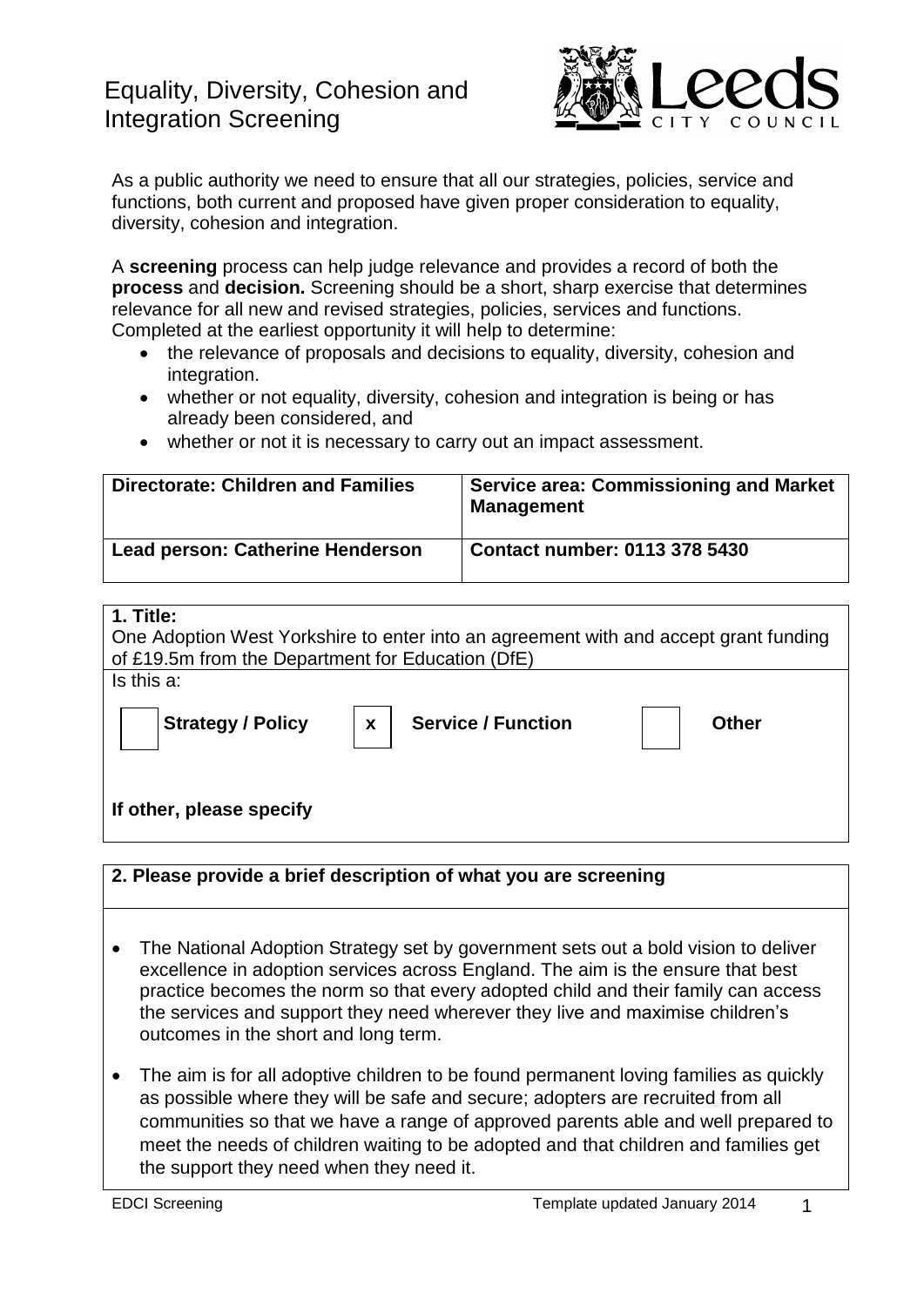The DfE has made available grant funding to improve the adoption system for vulnerable children and young people since 2019. The grant for 2022/23 – 2024/25 is intended for activity on a national and regional scale in support of the National Adoption Strategy.

#### **3. Relevance to equality, diversity, cohesion and integration**

All the council's strategies and policies, service and functions affect service users, employees or the wider community – city wide or more local. These will also have a greater or lesser relevance to equality, diversity, cohesion and integration.

The following questions will help you to identify how relevant your proposals are.

When considering these questions think about age, carers, disability, gender reassignment, race, religion or belief, sex, sexual orientation. Also those areas that impact on or relate to equality: tackling poverty and improving health and well-being.

| <b>Questions</b>                                                     | Yes | <b>No</b> |
|----------------------------------------------------------------------|-----|-----------|
| Is there an existing or likely differential impact for the different |     | X         |
| equality characteristics?                                            |     |           |
| Have there been or likely to be any public concerns about the        |     | X         |
| policy or proposal?                                                  |     |           |
| Could the proposal affect how our services, commissioning or         |     | X         |
| procurement activities are organised, provided, located and by       |     |           |
| whom?                                                                |     |           |
| Could the proposal affect our workforce or employment                |     | X         |
| practices?                                                           |     |           |
| Does the proposal involve or will it have an impact on               | X   |           |
| Eliminating unlawful discrimination, victimisation and<br>$\bullet$  |     |           |
| harassment                                                           |     |           |
| Advancing equality of opportunity<br>$\bullet$                       |     |           |
| Fostering good relations                                             |     |           |

If you have answered **no** to the questions above please complete **sections 6 and 7**

If you have answered **yes** to any of the above and;

- Believe you have already considered the impact on equality, diversity, cohesion and integration within your proposal please go to **section 4.**
- Are not already considering the impact on equality, diversity, cohesion and integration within your proposal please go to **section 5.**

## **4. Considering the impact on equality, diversity, cohesion and integration**

If you can demonstrate you have considered how your proposals impact on equality, diversity, cohesion and integration you have carried out an impact assessment.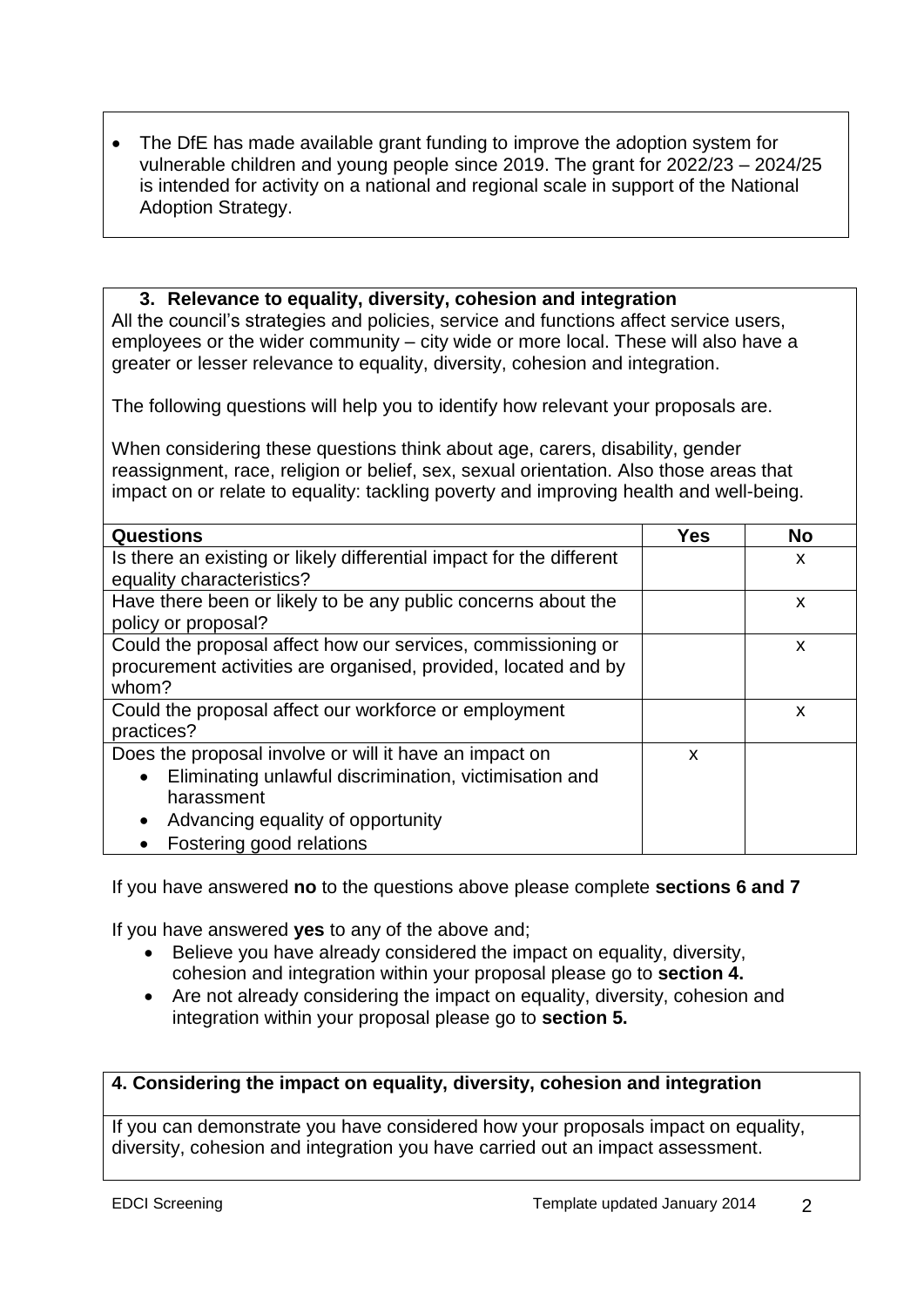Please provide specific details for all three areas below (use the prompts for guidance).

 **How have you considered equality, diversity, cohesion and integration?** (**think about** the scope of the proposal, who is likely to be affected, equality related information, gaps in information and plans to address, consultation and engagement activities (taken place or planned) with those likely to be affected)

- The Department for Education (DfE) and RAA leaders have again agreed collectively to pool the resources, with One Adoption West Yorkshire (OAWY) acting as a central repository for the grant funds on behalf of all RAAs. As host of OAWY, Leeds City Council is the lead Local Authority for managing the grant budget and commissioning.
- This proposal provides strong support for the refreshed Children and Young Peoples Plan and the Council's ambition to be a Child Friendly City. The outcomes delivered through this grant funding will contribute to a number of the outcomes and priorities within the plan, including the outcome to ensure all young people are safe from harm and the priority to help children live in safe and supportive families.
- This proposal also supports the 2020-25 Best Council Plan priority to make Leeds a Child Friendly City where families are supported to give children the best start in life.
- There is a positive impact in respect of equality and diversity in that it will advance equality of opportunity for children that are looked after, particularly those most vulnerable i.e. those with special educational needs and disabilities; those from BME backgrounds and older children awaiting adoption

## **Key findings**

**(think about** any potential positive and negative impact on different equality characteristics, potential to promote strong and positive relationships between groups, potential to bring groups/communities into increased contact with each other, perception that the proposal could benefit one group at the expense of another)

See above

#### **Actions**

**(think about** how you will promote positive impact and remove/ reduce negative impact)

The RAA board will be responsible for the promotion of positive impact.